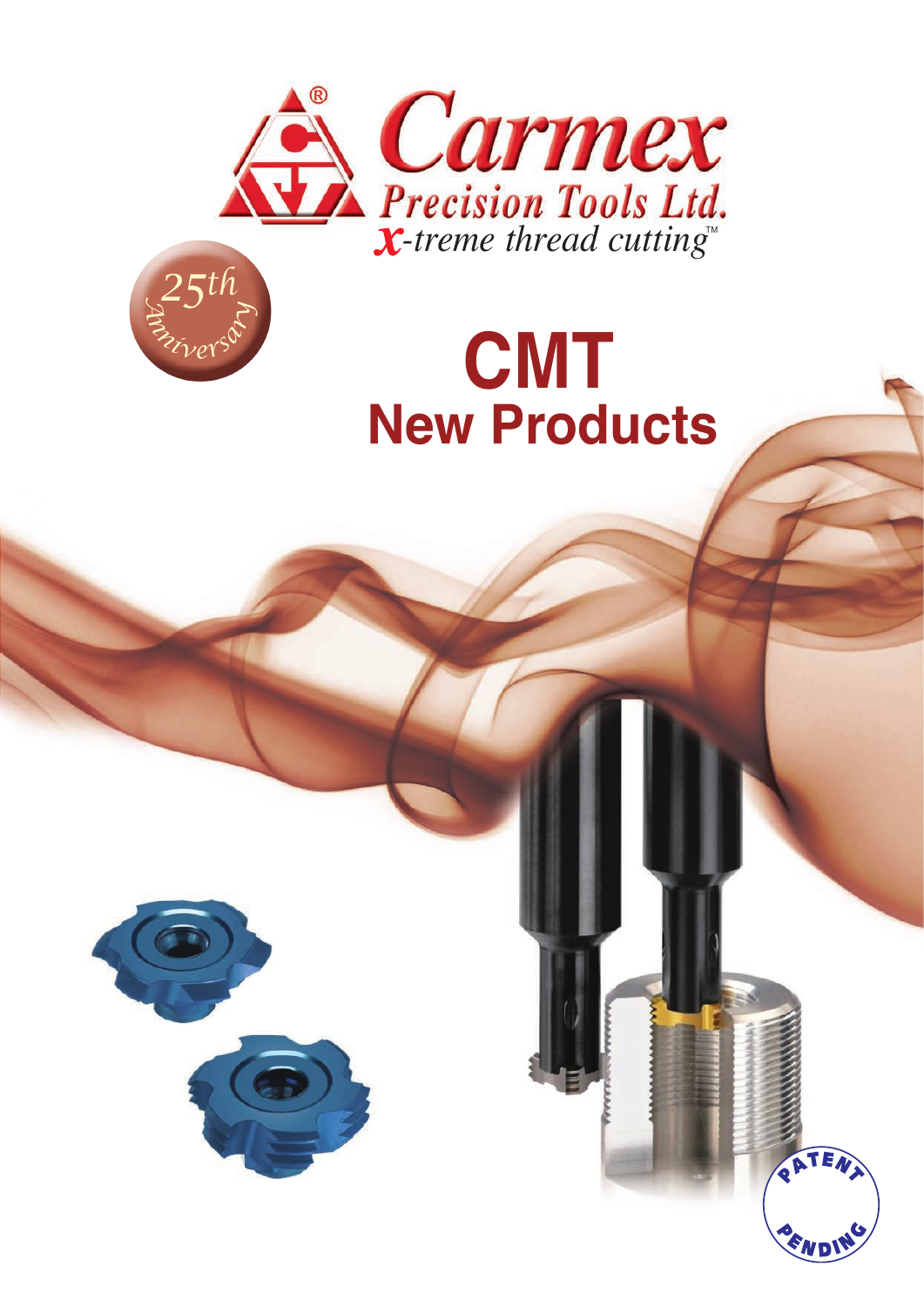**Carmex presents the new generation of CMT vertical thread milling inserts to perform a wide variety of threading, grooving and chamfering.**

- **Grounded profile**
- **Multi flute: 4-8 cutting edges**
- **Spiral flute for smooth cutting**



**The new cutters are designed for large range of materials including hardened steel up to 62 HRc.** 

**To use with the same CMT tool holders, C18 type.**

### **Advantages**

- **Longer tool life**
- **High material removal and higher feeds results increased productivity**
- **Excellent surface finish**
- **Reduced cycle time**
- **Low cutting forces due to the spiral multi flutes**

**Carbide Grade: MT8 Sub Micron grade with advanced PVD triple coating (ISO K10-K20). Extremely high heat resistant and smooth cutting operation, for high performance, and normal machining condition, general purpose for all materials.**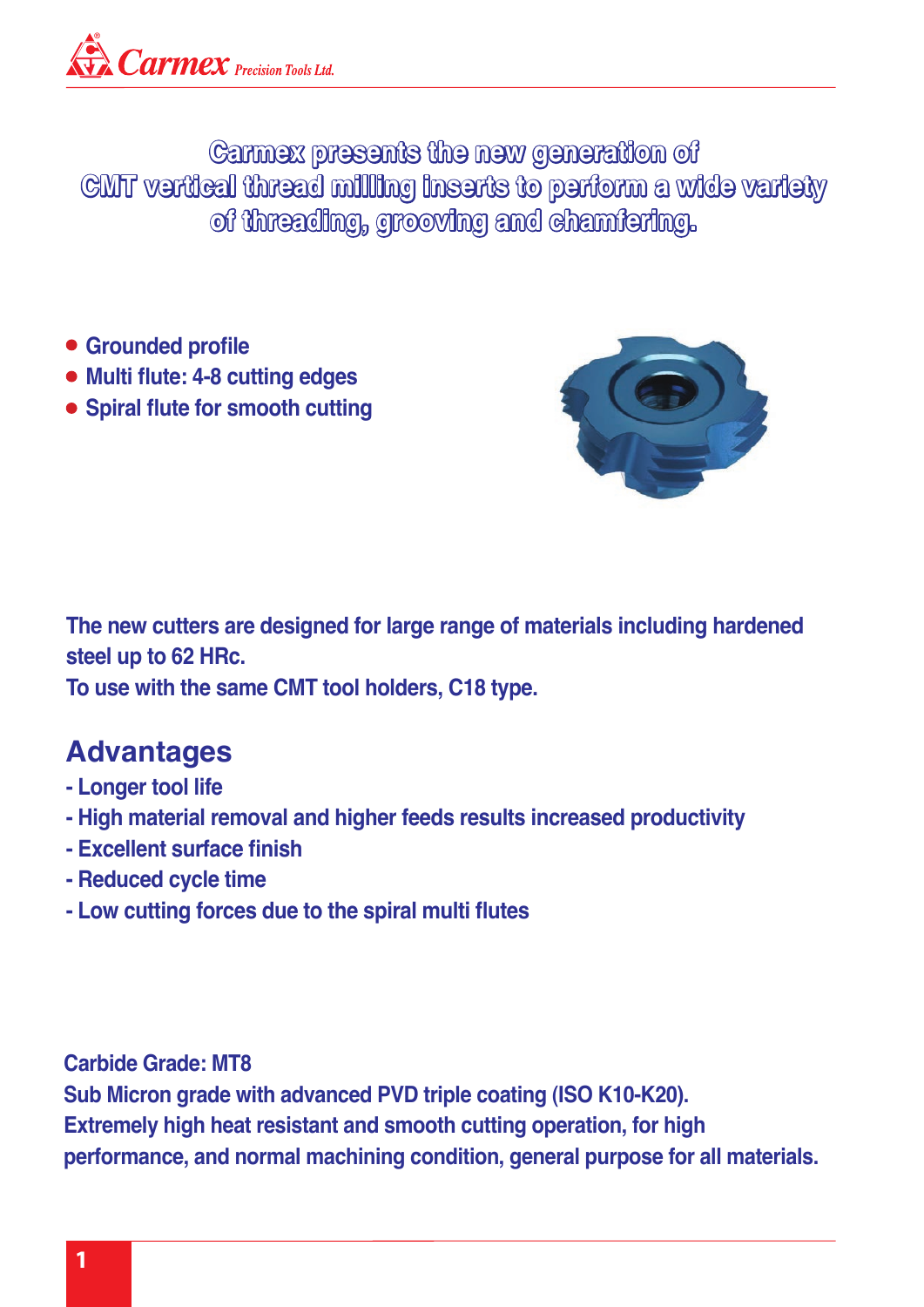

### *Product Identification*  **CMT**

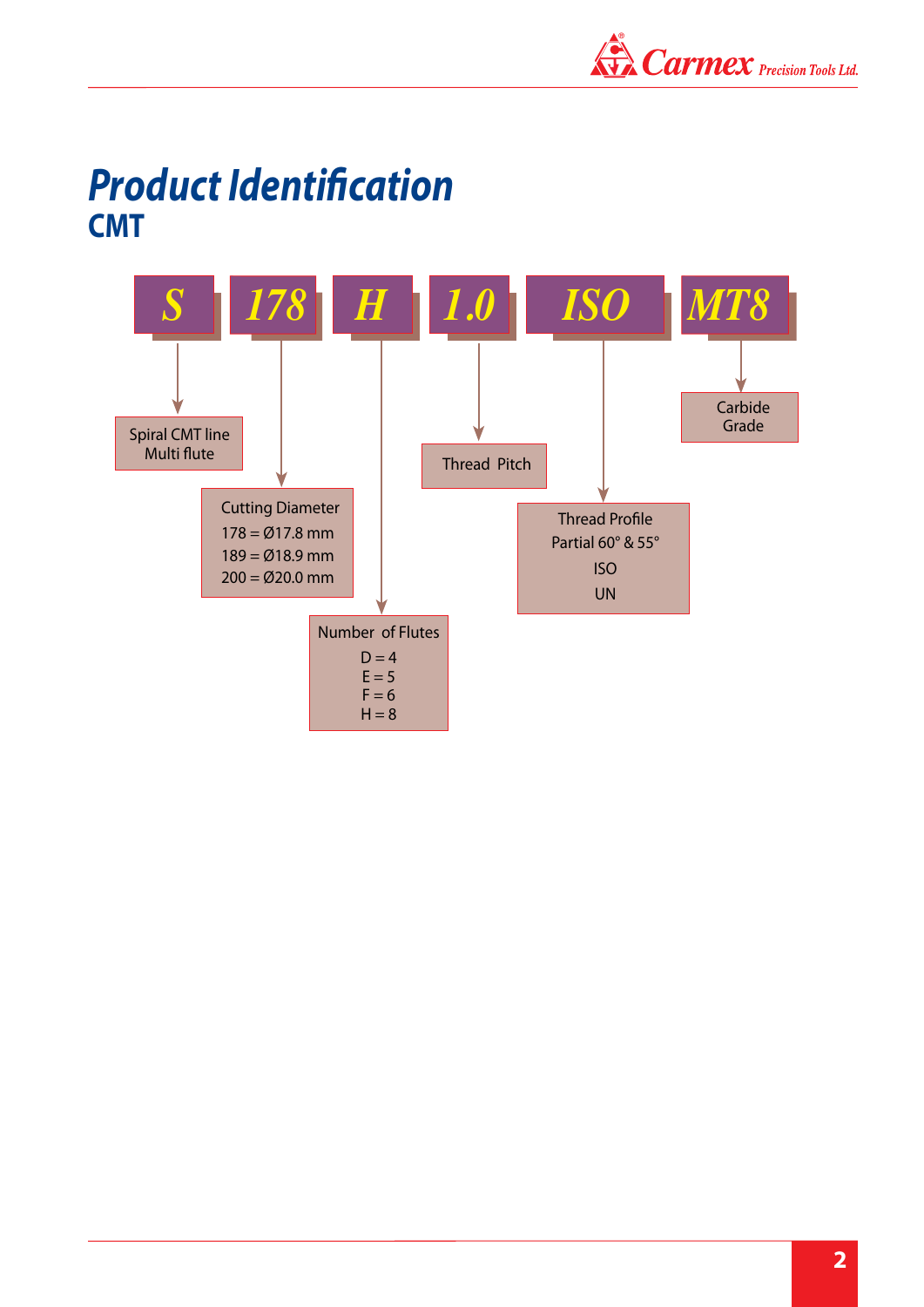

### *Partial Profile 60°*

Same insert for internal and external thread



|                      | <b>Pitch</b>                | <b>Pitch</b>         |      | No. of        | Thread Dia (min)          |                            |                    |
|----------------------|-----------------------------|----------------------|------|---------------|---------------------------|----------------------------|--------------------|
| <b>Ordering Code</b> | Range<br>mm                 | Range<br>TPI.        | D    | <b>Flutes</b> | <b>Pitch</b><br>Low range | <b>Pitch</b><br>High range | <b>Holder Code</b> |
| <b>S200 F G60</b>    | Int. 1.5-2.5<br>Ex. 1.0-2.0 | $16 - 10$<br>$28-13$ | 20.0 | 6             | Ø≥23                      | Ø≥25                       | H6, 7, 8, 9, 15    |
| <b>S200 D N60</b>    | Int. 3.0-5.0<br>Ex. 2.5-4.5 | $8 - 5$<br>$10 - 6$  | 20.0 | 4             | Ø≥25                      | Ø≥29                       | H <sub>15</sub>    |

**Order example: S200 F G60 MT8**

### *Partial Profile 55°*

Same insert for internal and external thread

| <b>Ordering Code</b> | <b>Pitch Range</b><br><b>TPI</b> |             | No. of<br><b>Flutes</b> | Thread Dia (min) | <b>Holder Code</b> |
|----------------------|----------------------------------|-------------|-------------------------|------------------|--------------------|
| <b>S195 F G55</b>    | 14                               | 19.5        |                         | Ø≥23             | H6, 7, 8, 9, 15    |
| <b>S200 D N55</b>    | $8 - 6$                          | <b>20.0</b> |                         | Ø≥25             | H <sub>15</sub>    |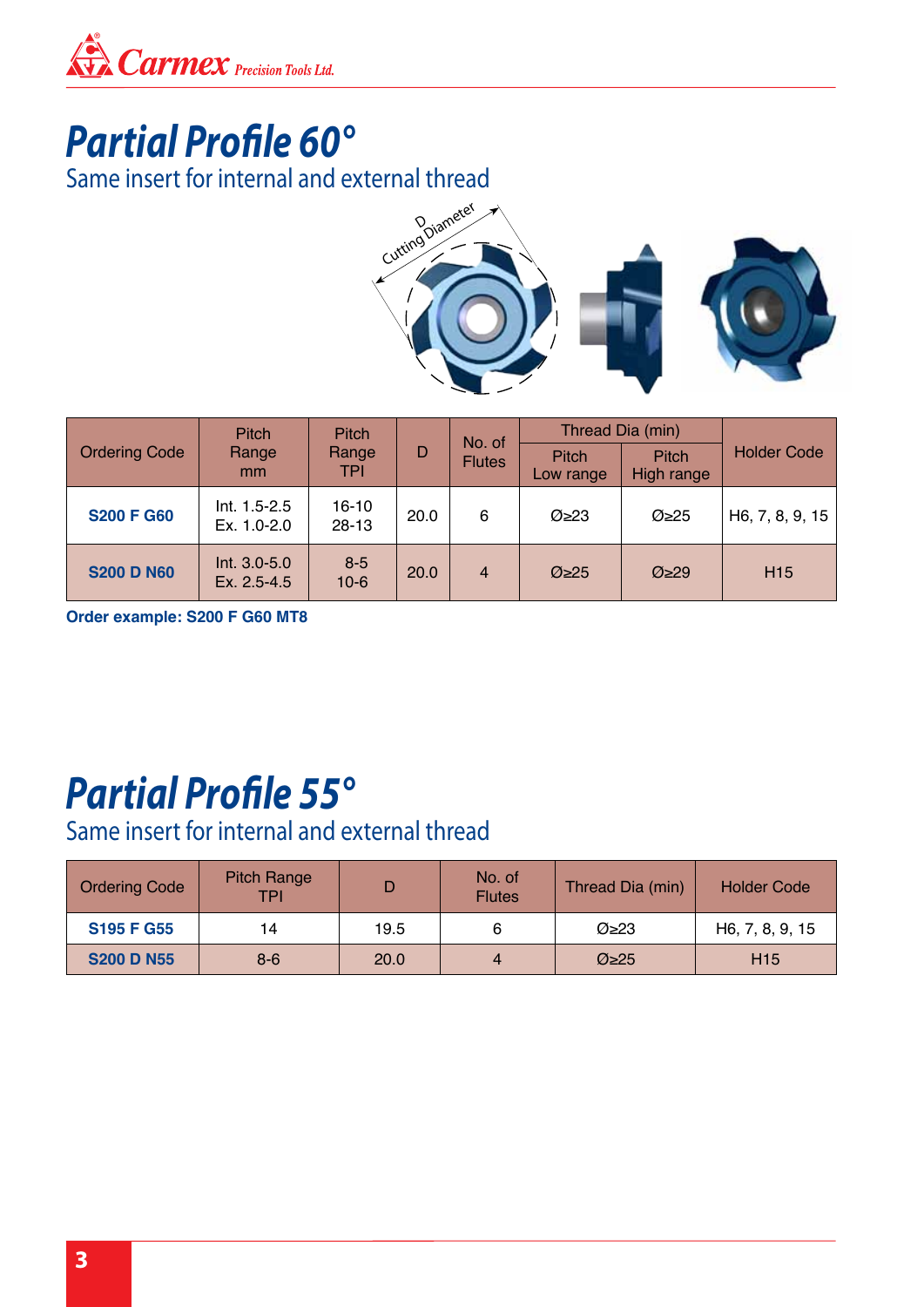

### *Full Profile*



#### *ISO* Inserts for internal thread

| <b>Ordering Code</b>  | Pitch<br>mm | M<br>coarse     | M<br>fine             | Number of<br>Teeth | D    | No. of<br><b>Flutes</b> | <b>Holder Code</b> |
|-----------------------|-------------|-----------------|-----------------------|--------------------|------|-------------------------|--------------------|
| S163 H 1.0 ISO        | 1.0         |                 | Ø≥18                  | 5                  | 16.3 | 8                       |                    |
| <b>S175 H 1.5 ISO</b> | 1.5         |                 | $\emptyset$ ≥20       | 3                  | 17.5 | 8                       |                    |
| S186 F 2.0 ISO        | 2.0         |                 | Ø≥22                  | $\overline{2}$     | 18.6 | 6                       |                    |
| S178 F 2.5 ISO        | 2.5         | M <sub>22</sub> | $\mathcal{Q} \geq 22$ | 2                  | 17.8 | 6                       |                    |
| S189 F 3.0 ISO        | 3.0         | M24, M27        | Ø≥24                  |                    | 18.9 | 6                       | H6, 7, 8, 9, 15    |
| <b>S200 F 3.5 ISO</b> | 3.5         | M30, M33        | Ø≥26                  |                    | 20.0 | 6                       |                    |
| <b>S200 F 4.0 ISO</b> | 4.0         | M36, M39        | Ø≥27                  |                    | 20.0 | 6                       |                    |
| <b>S200 E 4.5 ISO</b> | 4.5         | M42, M45        | Ø≥28                  | 1                  | 20.0 | 5                       |                    |
| <b>S200 D 5.0 ISO</b> | 5.0         | M48, M52        | Ø≥29                  |                    | 20.0 | 4                       | H <sub>15</sub>    |

#### *UN* Inserts for internal thread

| <b>Ordering Code</b>         | <b>Pitch</b><br>TPI | <b>Nominal</b><br>size | <b>UNC</b> | <b>UNF</b> | <b>UNEF</b>                      | <b>Number</b><br>of Teeth | D    | No. of<br><b>Flutes</b> | <b>Holder Code</b> |
|------------------------------|---------------------|------------------------|------------|------------|----------------------------------|---------------------------|------|-------------------------|--------------------|
| <b>S160 H 24 UN</b>          | 24                  |                        |            |            | 11/16                            | 4                         | 16.0 | 8                       |                    |
| <b>S169 H 20 UN</b>          | 20                  |                        |            |            | $3/4$ , $13/16$ ,<br>7/8, 15/16, | $\overline{4}$            | 16.9 | 8                       |                    |
| <b>S164 F 16 UN</b>          | 16                  | 7/8, 15/16, 1          |            | 3/4        |                                  | 3                         | 16.4 | 6                       |                    |
| <b>S191 F 14 UN</b>          | 14                  |                        |            | 7/8        |                                  | 2                         | 19.1 | 6                       |                    |
| <b>S186 F 12 UN</b>          | 12 <sub>2</sub>     | 7/8, 15/16             |            | 1          |                                  | $\overline{2}$            | 18.6 | 6                       | H6, 7, 8, 9, 15    |
| <b>S178 F 9 UN</b>           | 9                   |                        | 7/8        |            |                                  | 1                         | 17.8 | 6                       |                    |
| <b>S200 F 8 UN</b>           | 8                   | 11/8                   | 1          |            |                                  | 1                         | 20.0 | 6                       |                    |
| <b>S200 F 7 UN</b>           | $\overline{7}$      |                        | 11/8, 11/4 |            |                                  | $\mathbf{1}$              | 20.0 | $6\phantom{1}$          |                    |
| <b>S200 E 6 UN</b>           | 6                   | 1 7/16                 | 13/8, 11/2 |            |                                  | 1                         | 20.0 | 5                       |                    |
| <b>5 UN</b><br><b>S200 D</b> | 5                   |                        | 13/4       |            |                                  | 1                         | 20.0 | $\overline{4}$          | H <sub>15</sub>    |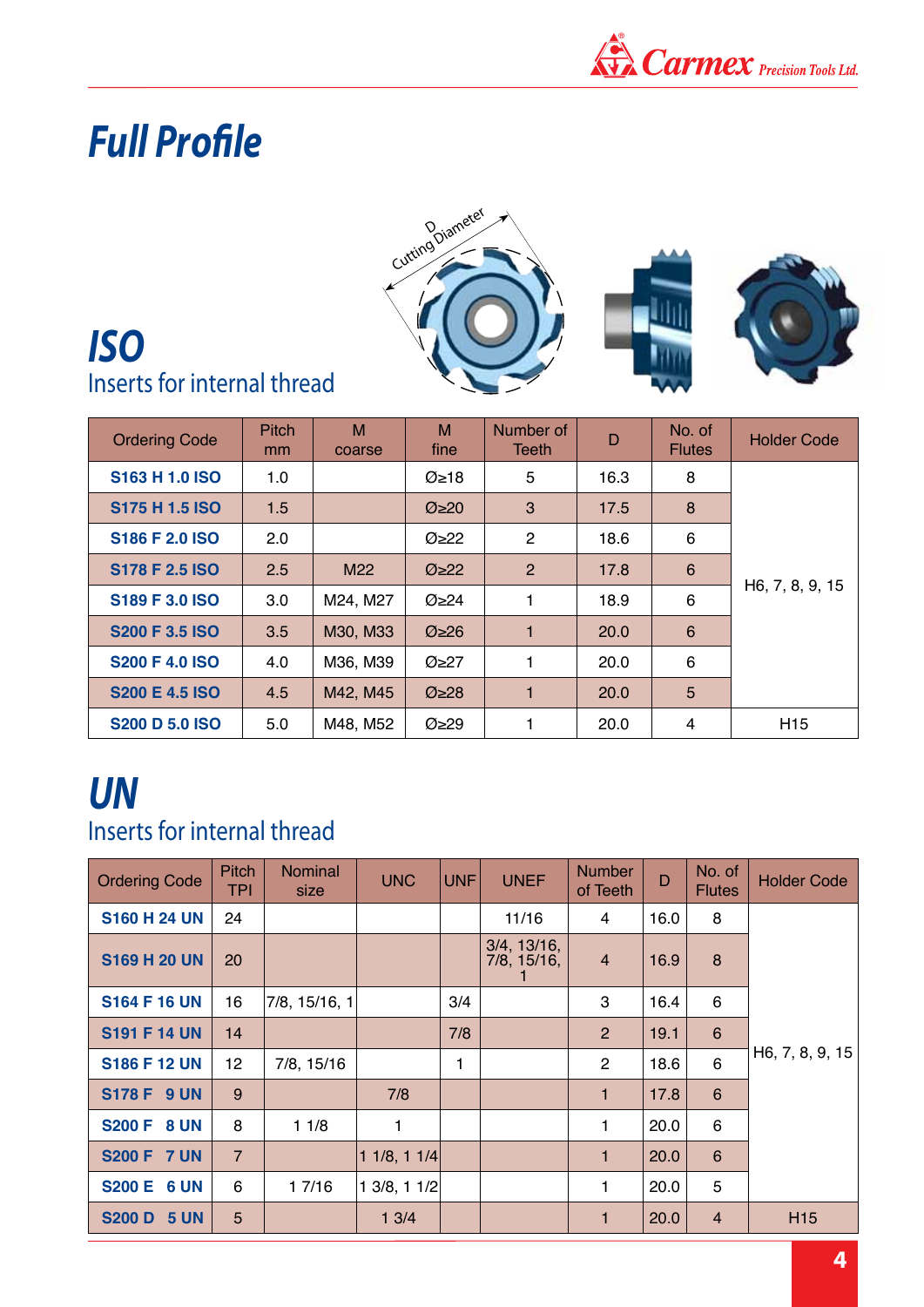

# *Chamfering, Grooving and Boring*



| <b>Ordering Code</b> | D    | W   | H max | $\alpha$     | No. of<br><b>Flutes</b> | <b>Holder Code</b> |
|----------------------|------|-----|-------|--------------|-------------------------|--------------------|
| <b>SC170 E H14</b>   | 17.0 | 0.2 | 1.35  | $90^{\circ}$ | 5                       | H6, 7, 8, 9, 15    |
| <b>SC200 F H14</b>   | 20.0 | 0.2 | 1.35  |              | 6<br>$90^{\circ}$       |                    |
| <b>SC200 F H24</b>   | 20.0 | 0.2 | 2.35  |              |                         | H6, 7, 8, 9, 15    |
| <b>SC200 F H20</b>   | 20.0 | 1.0 | 1.95  |              | 6                       |                    |
| <b>SC200 F H17</b>   | 20.0 | 1.5 | 1.70  |              |                         |                    |
| <b>SC200 F H15</b>   | 20.0 | 2.0 | 1.50  | $90^{\circ}$ |                         | H6, 7, 8, 9, 15    |
| <b>SC200 F H12</b>   | 20.0 | 2.5 | 1.20  |              |                         |                    |

**Order example: SC200 F H24 MT8**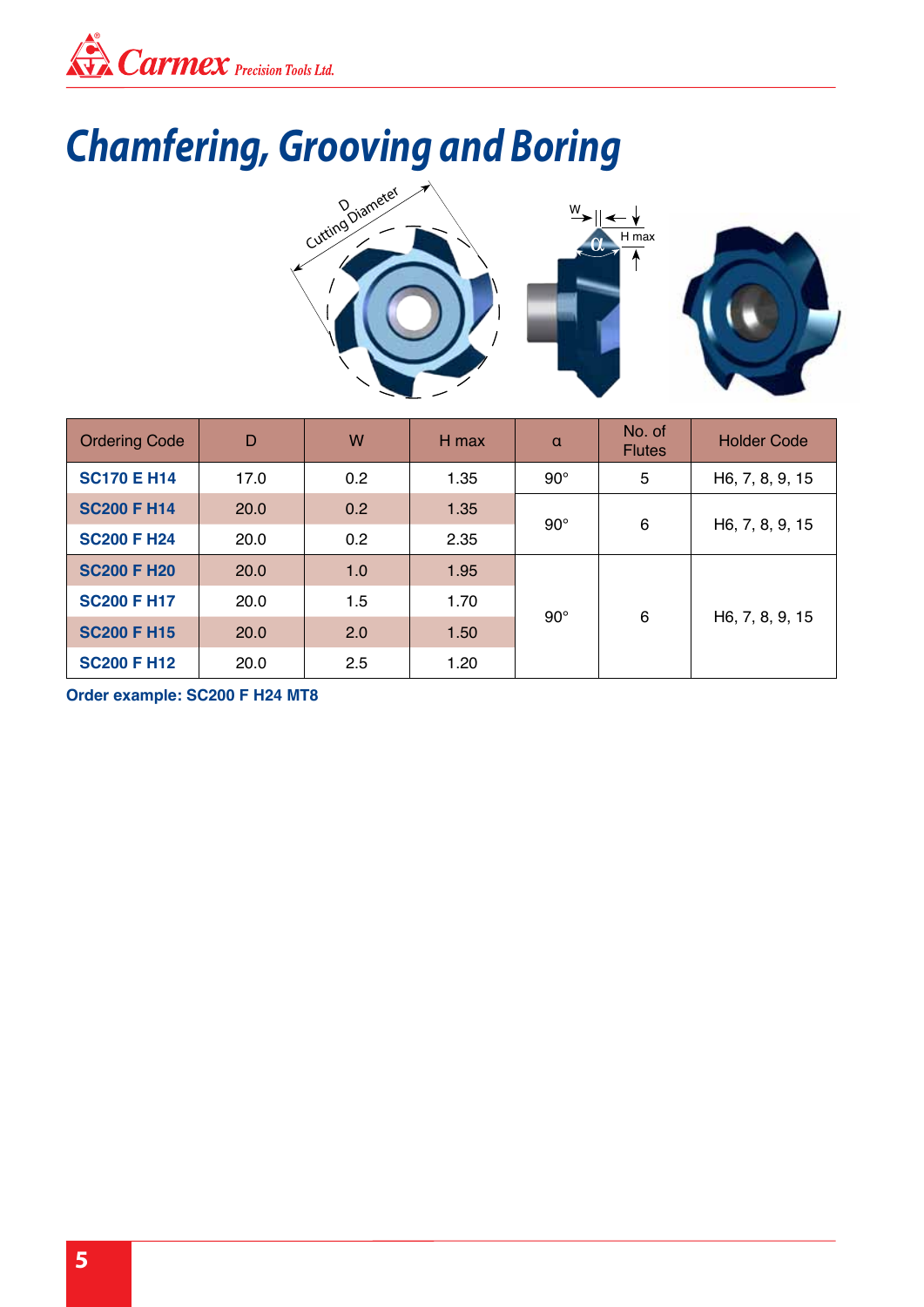

# *Groove Milling*



| <b>Ordering Code</b> | D    | W<br>±0.02 | т<br>Max. | $\overline{R}$ | Groove Dia.<br>(min) | No. of<br><b>Flutes</b> | <b>Holder Code</b> |
|----------------------|------|------------|-----------|----------------|----------------------|-------------------------|--------------------|
| <b>SG200 F W15</b>   | 20.0 | 1.5        |           |                |                      |                         |                    |
| <b>SG200 F W20</b>   | 20.0 | 2.0        |           |                |                      |                         | H6, 7, 8, 9, 15    |
| <b>SG200 F W25</b>   | 20.0 | 2.5        |           |                |                      | 6                       |                    |
| <b>SG200 F W30</b>   | 20.0 | 3.0        | 2.9       | 0.2            | Ø > 20               |                         |                    |
| <b>SG200 F W40</b>   | 20.0 | 4.0        |           |                |                      |                         |                    |
| <b>SG200 F W49</b>   | 20.0 | 4.9        |           |                |                      |                         |                    |
| <b>SG200 E W20T</b>  | 20.0 | 2.0        |           |                |                      |                         |                    |
| <b>SG200 E W25T</b>  | 20.0 | 2.5        | 3.7       | 0.2            | Ø > 20               | 5                       | H <sub>15</sub>    |
| <b>SG200 E W30T</b>  | 20.0 | 3.0        |           |                |                      |                         |                    |

**Order example: SG200 F W30 MT8**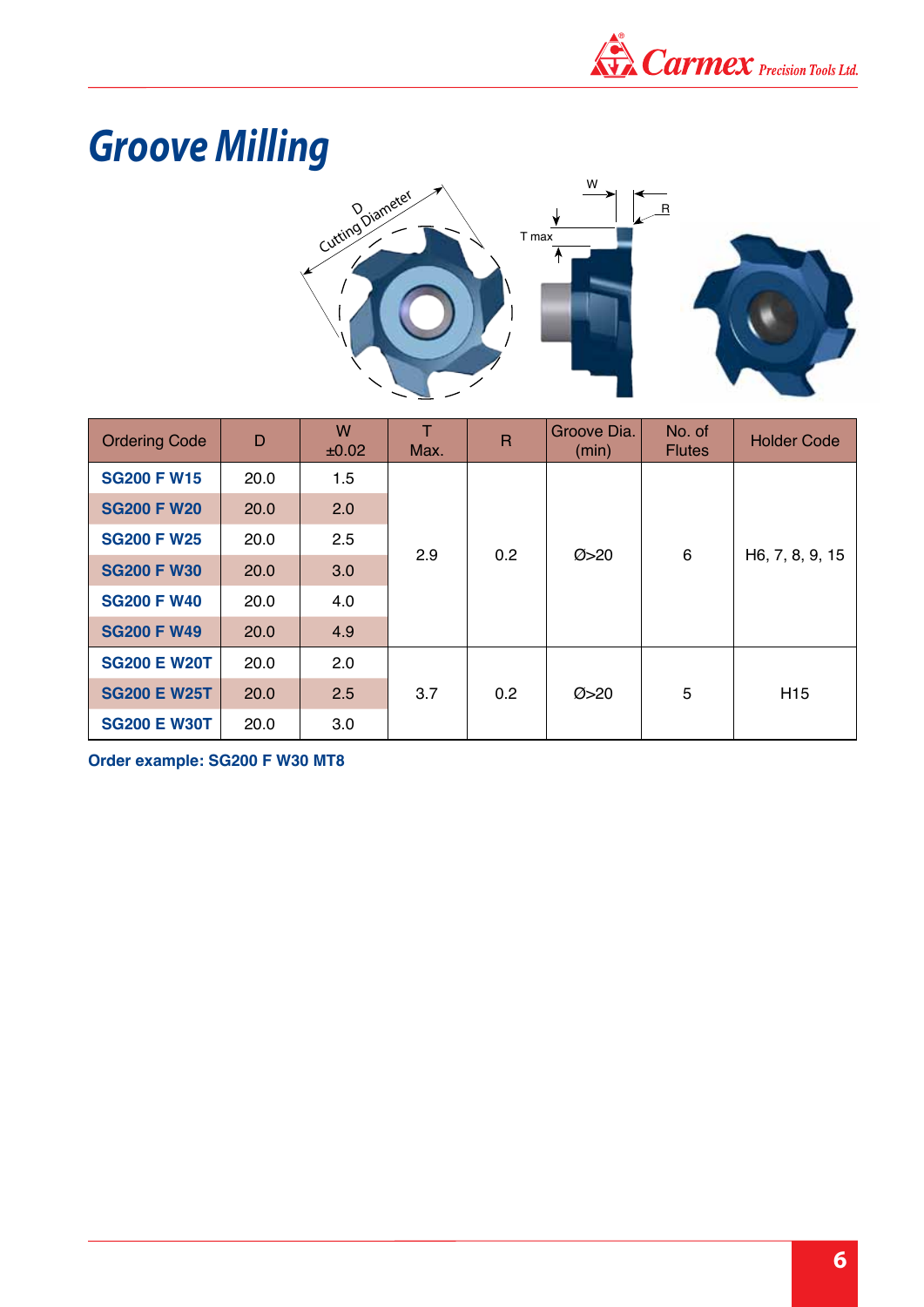

# *Full Radius Groove Milling*



| <b>Ordering Code</b> | D           | R   | W<br>±0.02 | Max. | Groove Dia.<br>(min) | No. of<br><b>Flutes</b> | <b>Holder Code</b> |
|----------------------|-------------|-----|------------|------|----------------------|-------------------------|--------------------|
| <b>SG200 F R10</b>   | 20.0        | 1.0 | 2.0        |      |                      |                         |                    |
| <b>SG200 F R12</b>   | <b>20.0</b> | 1.2 | 2.4        | 2.9  | Ø > 20               |                         |                    |
| <b>SG200 F R15</b>   | 20.0        | 1.5 | 3.0        |      |                      | 6                       | H6, 7, 8, 9, 15    |
| <b>SG200 F R20</b>   | <b>20.0</b> | 2.0 | 4.0        |      |                      |                         |                    |

**Order example: SG200 F R15 MT8**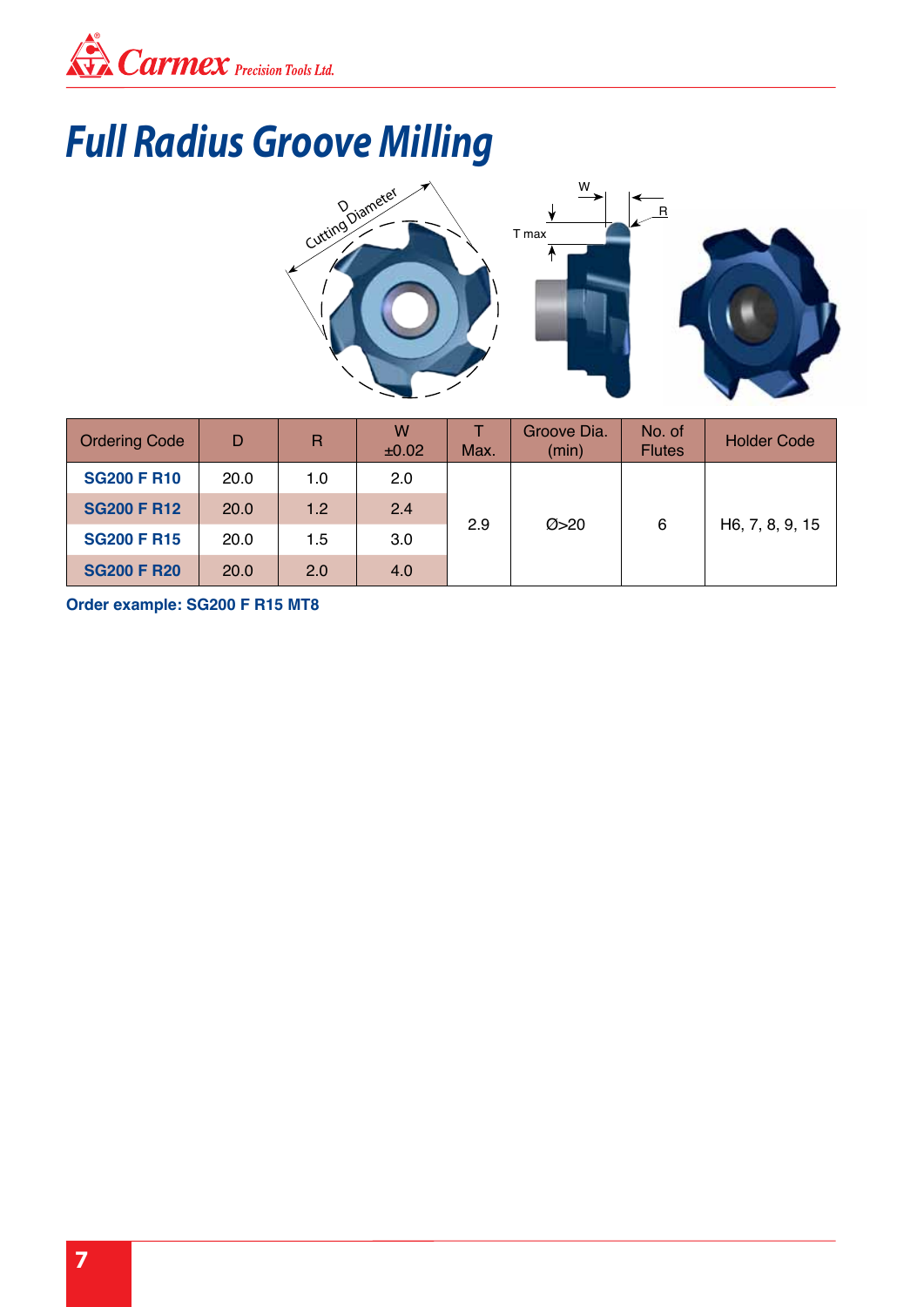

### With internal coolant *Steel Toolholders*



| <b>Tool</b><br>No. | <b>Ordering Code</b> | d  | D <sub>2</sub> |    |     | Insert<br><b>Screw</b> | <b>Torx Key</b> |
|--------------------|----------------------|----|----------------|----|-----|------------------------|-----------------|
| H <sub>6</sub>     | <b>SRC 1618 H</b>    | 16 |                | 48 | 100 |                        |                 |
| <b>H7</b>          | <b>SRC 2018 H</b>    | 20 |                | 32 | 100 | S <sub>16</sub>        |                 |
| H <sub>8</sub>     | <b>SRC 2018 J</b>    | 20 | 13.8           | 48 | 110 |                        | K <sub>16</sub> |
| H <sub>9</sub>     | <b>SRC 2018 L</b>    | 20 |                | 74 | 140 |                        |                 |

### *Carbide Shank Toolholder* With internal coolant



| <b>Tool</b><br>No. | <b>Ordering Code</b> |    | D2   |         |     | Insert<br><b>Screw</b> | <b>Torx Key</b> |
|--------------------|----------------------|----|------|---------|-----|------------------------|-----------------|
| H <sub>15</sub>    | <b>CRC 1218 P</b>    | 12 | 12.0 | $- - -$ | 170 | S16                    | K <sub>16</sub> |

**Toolholder without Weldon**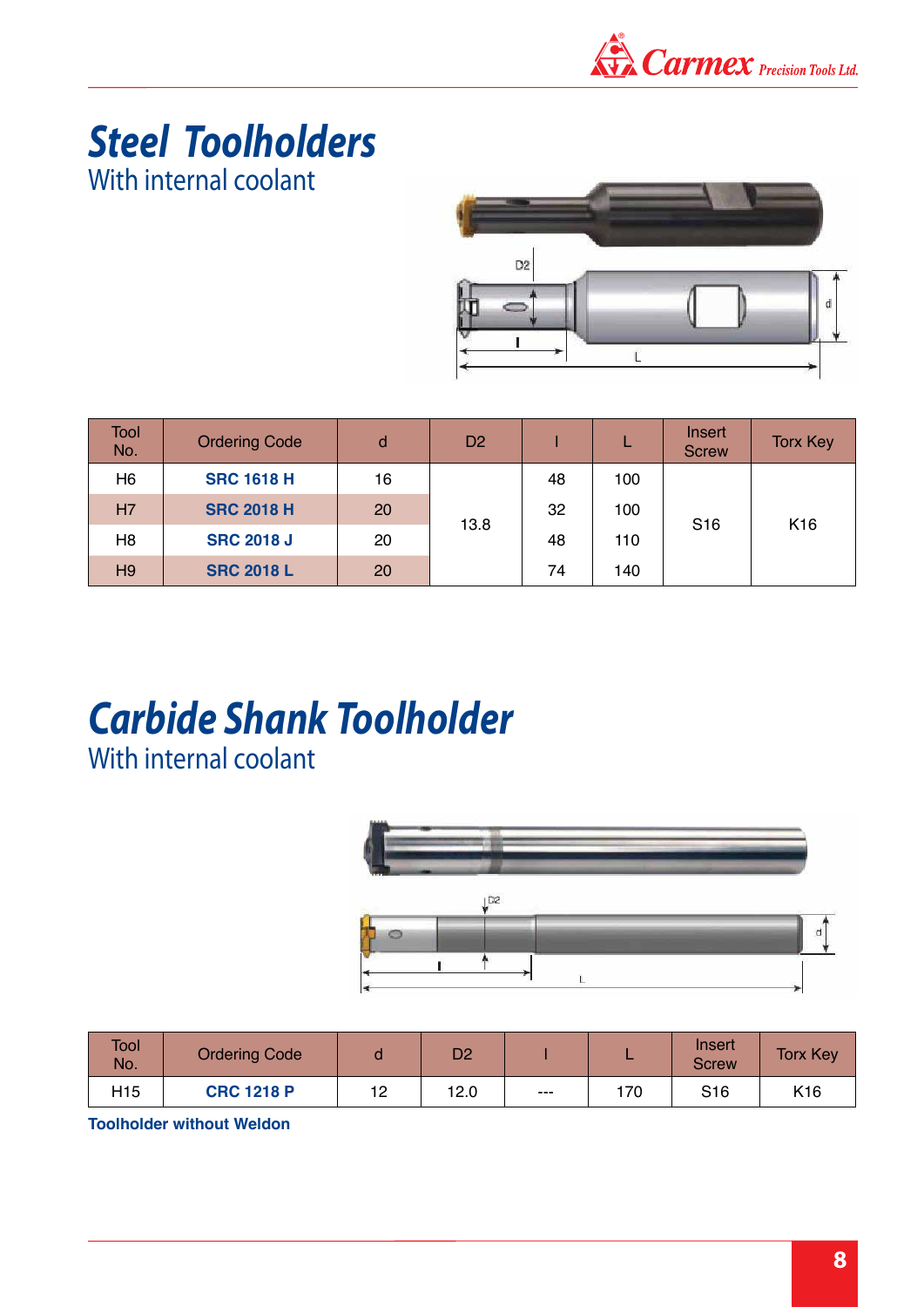

## *Cutting Data*

#### **Carbide grade - MT8:**

Sub-Micron Grade with Aluminum Titanium Nitride (AlTiN) multi-layer coating (ISO K10-K20). Extremely high heat resistant and smooth cutting operation, for high performance, and normal machining conditions. General purpose for all materials.

| <b>ISO</b><br>Standard   | <b>Material</b>                          | <b>Cutting Speed</b><br>m/min | Feed mm/tooth<br>Cutting Diameter = D |  |
|--------------------------|------------------------------------------|-------------------------------|---------------------------------------|--|
|                          |                                          |                               | Ø16-Ø20                               |  |
|                          | Low&Medium Carbon Steels <0.55%C         | $60 - 120$                    | $0.14 - 0.24$                         |  |
|                          | High Carbon Steels ≥0.55%C               | $60 - 90$                     | $0.12 - 0.24$                         |  |
|                          | <b>Alloy Steels, Treated Steels</b>      | $50 - 80$                     | $0.08 - 0.20$                         |  |
|                          | <b>Stainless Steel-Free Cutting</b>      | $70 - 100$                    | $0.08 - 0.19$                         |  |
| M                        | <b>Stainless Steel-Austenitic</b>        | $60 - 90$                     | $0.08 - 0.19$                         |  |
|                          | <b>Cast Steels</b>                       | $70 - 90$                     | $0.08 - 0.20$                         |  |
| K                        | <b>Cast Iron</b>                         | $40 - 80$                     | $0.14 - 0.24$                         |  |
|                          | Aluminum ≤12%Si, Copper                  | $100 - 200$                   | $0.14 - 0.26$                         |  |
| N                        | Aluminum $>12\%$ Si                      | $60 - 140$                    | $0.08 - 0.22$                         |  |
|                          | Synthetics, duroplastics, thermoplastics | $50 - 200$                    | $0.17 - 0.28$                         |  |
| $\boldsymbol{\varsigma}$ | Nickel alloys, Titanium alloys.          | $20 - 40$                     | $0.05 - 0.14$                         |  |
|                          | Hardened Steel, 45-50HRc                 | $60 - 70$                     | $0.07 - 0.17$                         |  |
|                          | Hardened Steel, 51-55HRc                 | $50 - 60$                     | $0.06 - 0.16$                         |  |